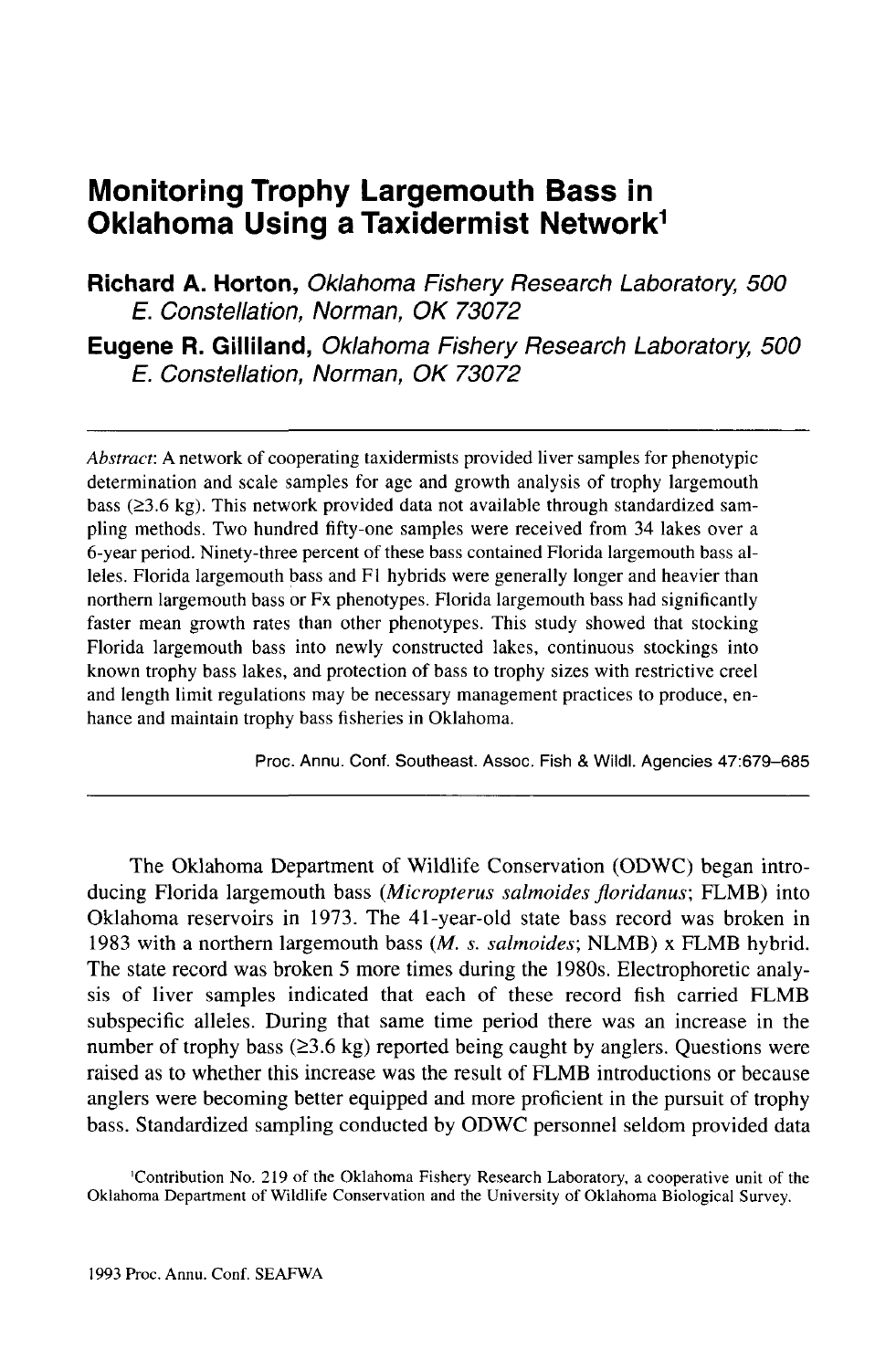on substantial numbers of trophy bass (only 3 bass  $\geq 3.6$  kg were collected from all lakes sampled from 1987 through 1992). Alternative methods were needed to obtain age, growth, and phenotypic information on these large fish. Phenotypic identification of state record fish using samples obtained from taxidermists in 1987 raised the possibility that a network of cooperating taxidermists could collect data to aid in management of trophy bass.

We wish to thank the many cooperating taxidermists that saved samples from trophy bass during this project. This research was funded through Oklahoma Federal Aid in Sport Fish Restoration Project F-39-R, Job 12.

## **Methods**

A mailing list of Oklahoma taxidermists was developed using the Oklahoma Taxidermist Association directory and telephone directories. A letter explaining the proposed program and a pre-paid self-addressed reply postcard was mailed to each taxidermist. Taxidermists who were willing to participate in the program were then mailed instructions on how to collect and store liver and scale samples from bass >3.6 kg caught from public waters. Small plastic bags for liver samples and coin envelopes for scales were provided. Taxidermists were asked to record information on the scale envelope including angler name, address, telephone number, and fish data (length to the nearest one-quarter inch, weight in pounds and ounces or decimal equivalent, and data and location of catch). Samples were stored frozen until they were picked up by ODWC personnel on a biannual basis.

Electrophoretic analyses of the samples followed procedures outlined by Phillip et. al. (1983) and Gilliland and Whitaker (1989) using sAAT-2 and IDHP-2 loci. Phenotypes were designated as FLMB when both loci were homozygous for Florida alleles, NLMB when both loci were homozygous for northern alleles, first generation hybrid (Fl) when both loci were heterozygous, or second or subsequent generation hybrid (Fx) when only 1 loci was heterozygous. Fish ages were estimated from scale samples, with bass caught after July 1 assigned an extra one-half year of age. Results were entered into a database and letters were sent to each angler thanking them for participating in the program and reporting their fish's age and phenotype. Taxidermists were sent a summary of the results of all the fish for which they had supplied samples during that year.

The ODWC Angler Recognition Program (ARP) provides awards for catches of largemouth bass >3.8 kg or >575 mm long. When an ARP entry was received, the angler was contacted to determine if the fish was to be mounted. If so, the taxidermist's name was obtained to determine if the fish was with a cooperator. Publicity of the ARP was increased with posters and brochures distributed to bait and tackle dealers statewide. The poster included a reference to taxidermist involvement in the Department's genetic research and encouraged anglers to have samples saved if they were having their trophy bass mounted.

Data analyses consisted of comparisons of sample numbers by lake, month, year, and phenotype; comparisons of mean lengths and mean weights among all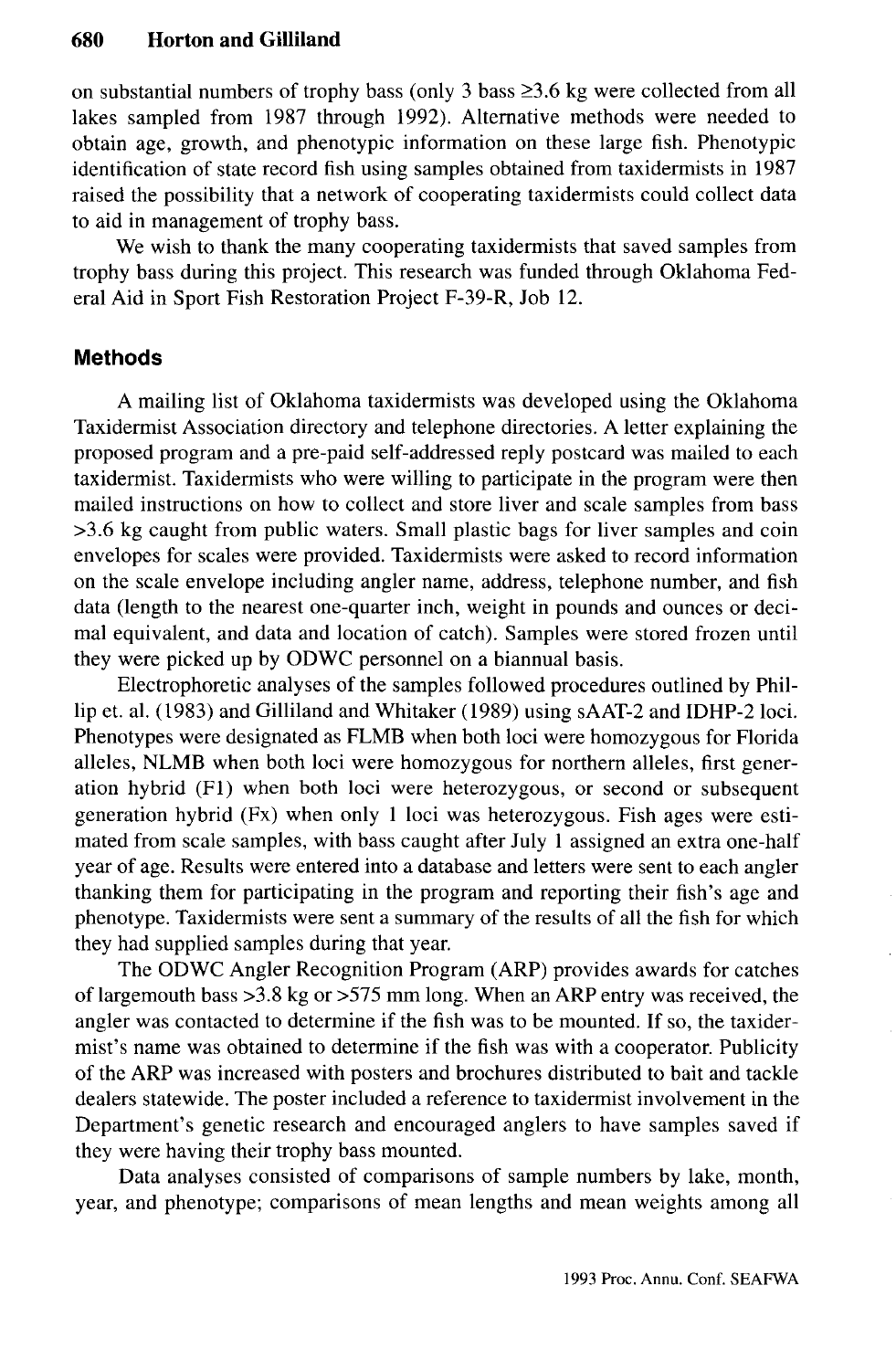fish by phenotype and mean length and mean weight at age among phenotypes (Proc GLM, Duncan's Multiple Range Test; SAS 1987). Mean weight by 25-mm length groups was calculated by phenotype for comparisons to historical length at age data.

## **Results**

Two taxidermists provided samples in 1987. One hundred-thirty additional taxidermists were contacted from 1988 through 1992. Eighty-one taxidermists indicated a desire to participate in the program with 39 having saved samples since the program's inception. All regions of the state were represented except extreme northwest Oklahoma which has few reservoirs and historically produces very few trophy bass.

A total of 302 samples were received from taxidermists over the 6-year period. Samples without location names (14), those under the 3.6 kg minimum weight (25), or those with denatured liver samples (12) were eliminated from these analyses. The 251 useable samples, representing 34 lakes, included 3 samples from 1987, 16 from 1988, 4 from 1989, 78 from 1990, 80 from 1991, and 70 from 1992 (Table 1.)

Electrophoretic analyses indicated FLMB phenotypes made up 54% of the samples collected, 28% were Fl, 11% were Fx, and 7% were NLMB (Table 1). One hundred thirty-one samples (52% of the total), were received from Sardis Reservoir in 1990, 1991, and 1992. Of the Sardis bass, 114 (87%) were FLMB phenotypes, 4 (3%) were F1, 10 (8%) were Fx, and 3 (2%) were NLMB. When Sardis samples were removed from the data set, Fl phenotypes made up 56% of

|                    |           | Phenotype    |            |               |                     |          |  |  |  |
|--------------------|-----------|--------------|------------|---------------|---------------------|----------|--|--|--|
| Year               | $N$ Lakes | FLMB<br>N(%) | F١<br>N(%) | Fx<br>$N(\%)$ | <b>NLMB</b><br>N(%) | Combined |  |  |  |
| 1987               |           |              | 2(67)      | 1(33)         |                     | 3        |  |  |  |
| 1988               |           |              | 16(100)    |               |                     | 16       |  |  |  |
| 1989               | 4         | 1(25)        | 3(75)      |               |                     | 4        |  |  |  |
| 1990               | 20        | 37(47)       | 21(27)     | 10(13)        | 10(13)              | 78       |  |  |  |
| Sardis only        |           | 34(81)       | 3(7)       | 3(7)          | 2(5)                | 42       |  |  |  |
| 1991               | 20        | 46(58)       | 17(21)     | 12(15)        | 5(6)                | 80       |  |  |  |
| Sardis only        |           | 40(89)       | 0          | 4(9)          | 1(2)                | 45       |  |  |  |
| 1992               | 15        | 50(71)       | 12(17)     | 5(7)          | 3(4)                | 70       |  |  |  |
| Sardis only        |           | 40(91)       | 1(2)       | 3(7)          | 0                   | 44       |  |  |  |
| Totals             |           | 134(54)      | 71(28)     | 28(11)        | 18(7)               | 251      |  |  |  |
| Sardis only Totals |           | 114(87)      | 4(3)       | 10(8)         | 3(2)                | 131      |  |  |  |
| Totals w/o Sardis  |           | 20(17)       | 67(56)     | 18(15)        | 15(12)              | 120      |  |  |  |

Table 1. Number and percent of each phenotype of largemouth bass caught from Oklahoma reservoirs collected using a taxidermist network by year, the number of lakes represented each year, with samples from Sardis Reservoir listed from 1990 through 1992.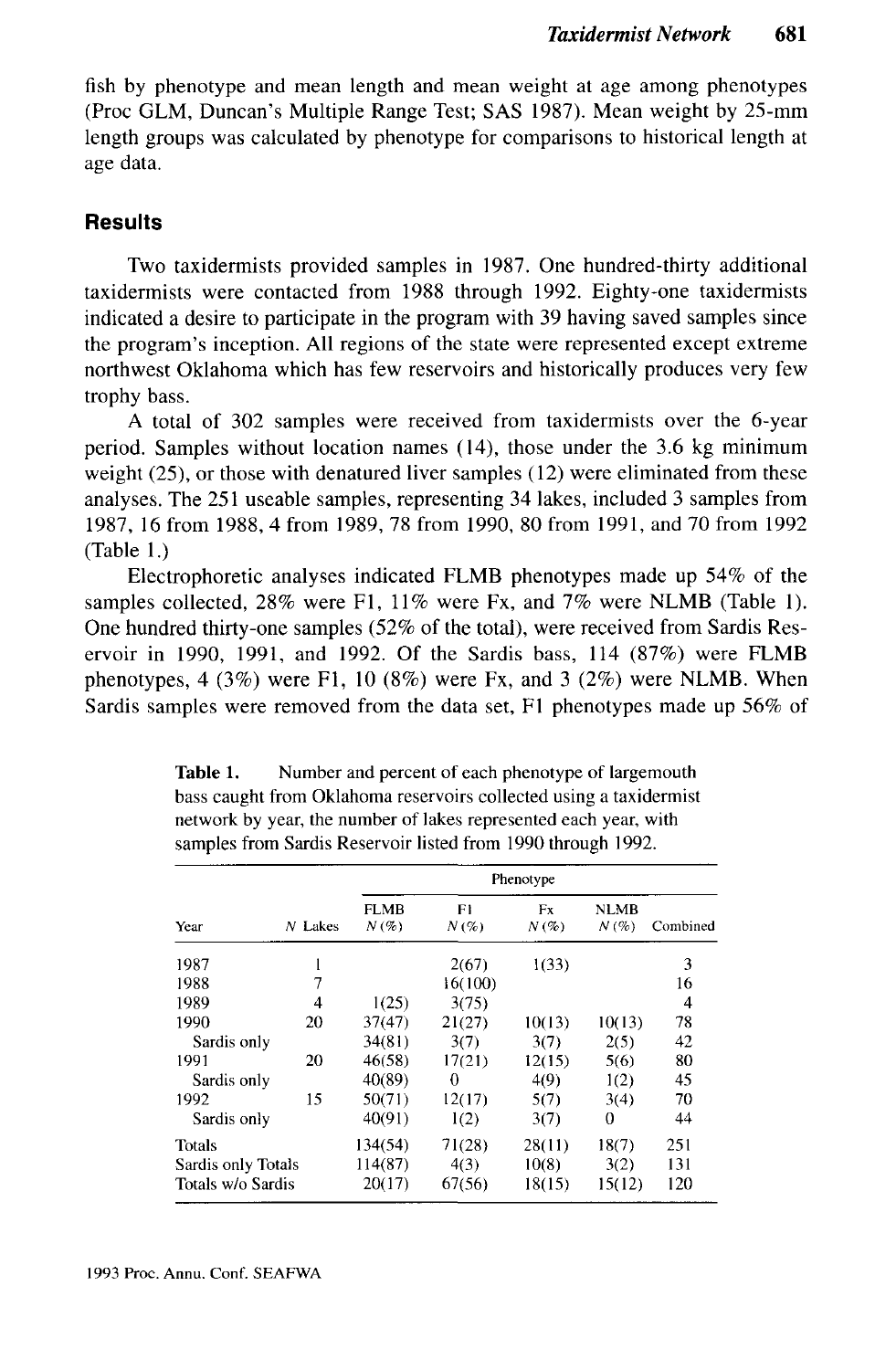#### **682 Horton and Gilliland**

| Month | 1987<br>$N(\%)$ | 1988<br>$N(\%)$ | 1989<br>$N(\%)$ | 1990<br>$N(\%)$ | 1991<br>$N(\%)$ | 1992<br>$N(\%)$ | Total<br>$N(\%)$ |
|-------|-----------------|-----------------|-----------------|-----------------|-----------------|-----------------|------------------|
| Jan   |                 |                 |                 |                 | 1(1)            | 2(3)            | 3(1)             |
| Feb   |                 |                 |                 |                 | 5(6)            | 7(10)           | 12(5)            |
| Mar   |                 | 2(13)           | 2(50)           | 6(8)            | 10(13)          | 13(19)          | 33(13)           |
| Apr   |                 | 2(13)           |                 | 23(28)          | 19(23)          | 7(10)           | 51(20)           |
| May   |                 | 1(6)            |                 | 3(4)            | 11(14)          | 10(14)          | 25(9)            |
| Jun   | 1(33)           | 1(6)            |                 | 17(22)          | 15(19)          | 5(7)            | 39(16)           |
| Jul   |                 | 1(6)            | 1(25)           | 2(3)            | 4(5)            | 11(16)          | 19(8)            |
| Aug   |                 | 6(38)           |                 | 9(12)           | 7(9)            | 7(10)           | 29(12)           |
| Sep   |                 | 1(6)            |                 | 8(10)           | 6(8)            | 5(7)            | 20(8)            |
| Oct   | 2(67)           | 1(6)            |                 | 6(8)            | 1(1)            | 1(1)            | 11(4)            |
| Nov   |                 |                 |                 | 3(4)            |                 | 2(3)            | 5(2)             |
| Dec   |                 | 1(6)            | 1(25)           | 1(1)            | I(1)            |                 | 4(2)             |

Table 2. Number and percent of samples from trophy largemouth bass caught from Oklahoma reservoirs by month each year as recorded by cooperating taxidermists.

the samples, followed by FLMB (17%), Fx (15%), and NLMB (12%). Samples of 10 or more trophy bass were obtained from 6 other reservoirs. Florida alleles were found in 100% of the samples from Clear Creek and Waurika, 92% of those from Murray, 84% from Humphreys, 80% from McGee Creek, and 77% from Fuqua.

Although trophy bass were caught in all months of the year, April produced 20% of samples, followed by June (16%), March (13%), and August (12%; Table 2). The most productive months for catching trophy fish varied among years. The pattern in 1992 showed the greatest change over previous years with March the most productive month (19%), followed by July (16%), then May (14%). Sixtyfive percent of samples from fish caught in late summer came from Sardis Reservoir (44 of 68 samples in July, August, and September).

|         | <b>FLMB</b> |     |     | F1 |     |     | Fx |     |           | <b>NLMB</b>    |     |           |
|---------|-------------|-----|-----|----|-----|-----|----|-----|-----------|----------------|-----|-----------|
| Age     | N           | TL  | WT  | N  | TL  | WT  | N  | TL  | <b>WT</b> | Ν              | TL  | <b>WT</b> |
| 5       | 4           | 629 | 4.0 |    | 559 | 3.8 |    |     |           |                |     |           |
| 6       | 36          | 603 | 4.3 | 7  | 584 | 3.7 | 3  | 560 | 3.9       |                |     |           |
| 7       | 41          | 618 | 4.3 | 7  | 610 | 4.2 | 7  | 617 | 4.2       | 3              | 567 | 3.9       |
| 8       | 34          | 610 | 4.3 | 20 | 605 | 4,1 | 10 | 590 | 4.0       | 7              | 592 | 3.9       |
| 9       | 13          | 617 | 4.5 | 15 | 622 | 4.8 | 8  | 631 | 4.0       | 5              | 591 | 3.8       |
| 10      | 2           | 686 | 4.6 | 12 | 630 | 4.7 |    |     |           | $\overline{2}$ | 610 | 3.8       |
| 11      | 4           | 652 | 5.1 | 3  | 648 | 5.3 |    |     |           | ı              | 635 | 4.8       |
| 12      |             |     |     | 5  | 627 | 4.9 |    |     |           |                |     |           |
| 13      |             |     |     |    | 660 | 6.1 |    |     |           |                |     |           |
| Overall |             |     |     |    |     |     |    |     |           |                |     |           |
| Mean    | 134         | 614 | 4.5 | 71 | 612 | 4.4 | 28 | 605 | 4.1       | 18             | 592 | 3.9       |

**Table 3.** Sample size  $(N)$ , mean total length  $(TL \text{ in mm})$ , and mean weight  $(Wt \text{ in kg})$  at age for each phenotype of trophy largemouth bass caught from Oklahoma reservoirs, collected using a taxidermist network from 1987 through 1992.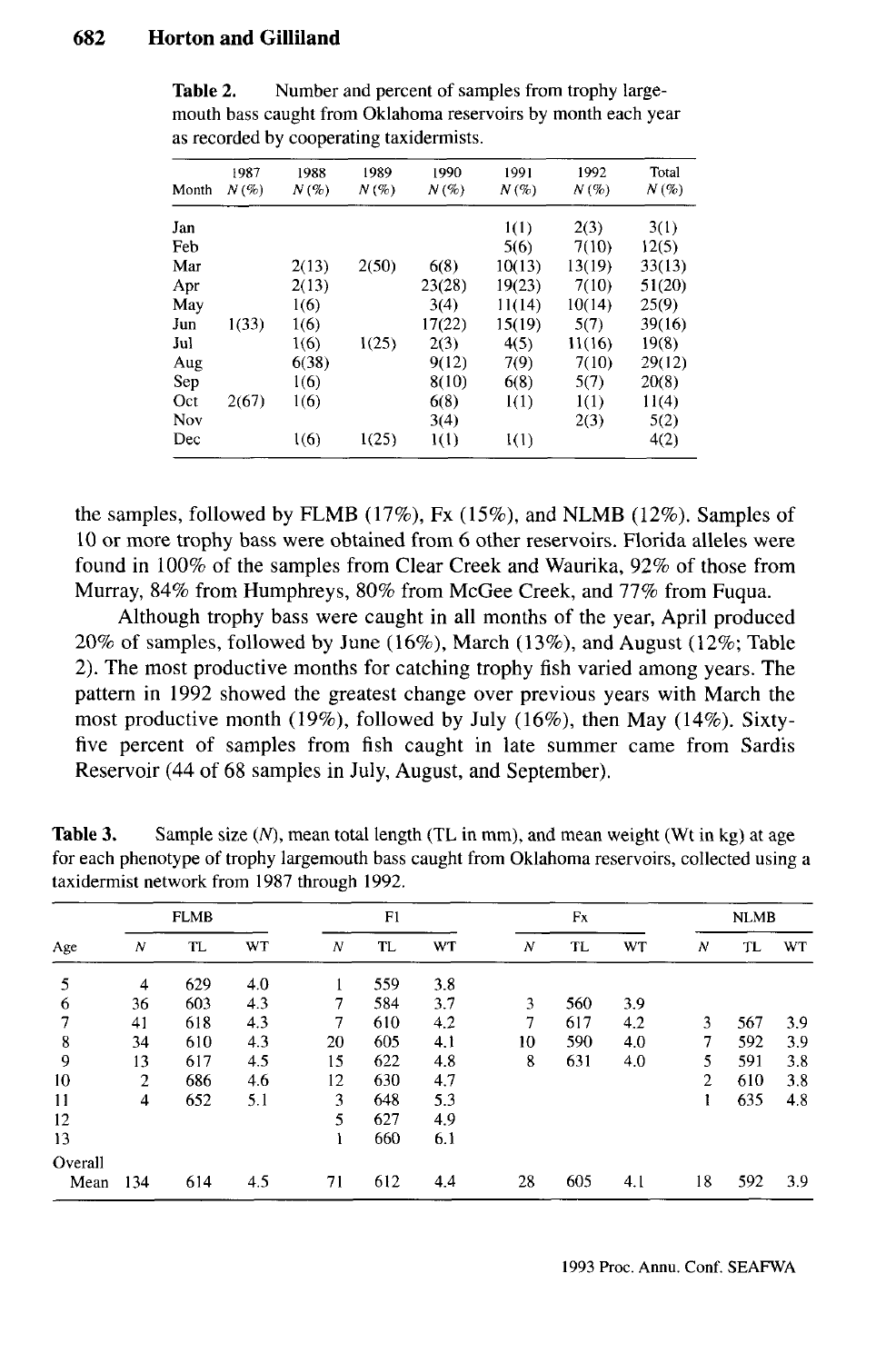Ages of trophy bass ranged from 5 to 13 years, with 55% of the samples being 7 or 8 years old (Table 3). Trophy NLMB ranged from age 7 to age 11, FLMB were age 5 to age 11, Fl's were age 5 to age 13, and Fx bass were age 6 to age 9.

Mean lengths of FLMB and Fl phenotypes were significantly longer than NLMB (614 mm and 612 mm v. 592 mm; *P* = 0.0474) but not Fx phenotypes (605 mm; Table 3). Mean lengths of NLMB and Fx phenotypes were not significantly different. Mean weights of FLMB and Fl phenotypes were similar and were both significantly heavier than NLMB and Fx phenotypes (4.5 kg and 4.4 kg vs. 3.9 kg and 4.1 kg, respectively;  $P = 0.0001$ ). Due to small sample sizes among phenotypes at ages 5, 11, 12, and 13, statistical comparison of lengths and weights showed no significant differences, however, FLMB and Fl phenotypes were generally longer and heavier at given ages than were NLMB or Fx phenotypes (Table 3).

Mean growth rates were variable among phenotypes with NLMB and Fx bass ranging from 0.38 kg to 0.68 kg per year, while FLMB and Fl phenotypes grew from 0.38 kg to 0.94 kg per year. Mean growth rates of FLMB were significantly faster (0.59 kg/year;  $P = 0.0001$ ) than F1, Fx, or NLMB phenotypes (0.51, 0.51, and 0.47 kg/year, respectively). These growth rates do no imply growth was linear; rather, they provided a convenient index for comparison.

### **Discussion**

A network of cooperating taxidermists provided information about the success of Florida bass introductions into Oklahoma reservoirs and the age and growth of trophy bass that standardized electrofishing was unable to supply. Ninety-three percent of the trophy bass samples analyzed during this study contained FLMB alleles and were direct or indirect results of the ODWC stocking program. The taxidermist network identified lakes where FLMB stockings produced substantial numbers of trophy fish. Forshage et al. (1989) reported that bass populations in Texas lakes producing largemouth bass eligible for trophy recognition awards usually exhibited a high frequency of FLMB alleles. Similar results were seen in our study. Eight Oklahoma lakes, identified by Gilliland and Whitaker (1989) as containing populations in which  $\geq 50\%$  of the bass carried FLMB alleles, produced 74% of the samples received in this study.

Few studies in the literature reported on age and growth of trophy bass so direct comparisons of our data with those from other states were difficult. Estimates of growth from samples collected from taxidermists were likely to be biased compared to electrofishing or rotenone samples because anglers selectively harvest the largest and/or fastest growing bass (Miranda et al. 1987). Despite differences in sampling methods, mean lengths at age for all phenotypes appeared much greater than those reported for NLMB in previous Oklahoma rotenone studies by Houser and Bross (1963) and Mense (1976). Total lengths of Oklahoma trophy FLMB at all ages were greater than those of trophy class bass reported from electrofishing catches in Florida by Porak et al. (1986) or Schramm and Smith (1987). Oklahoma trophy FLMB and Fl phenotypes were longer than those seen in California electro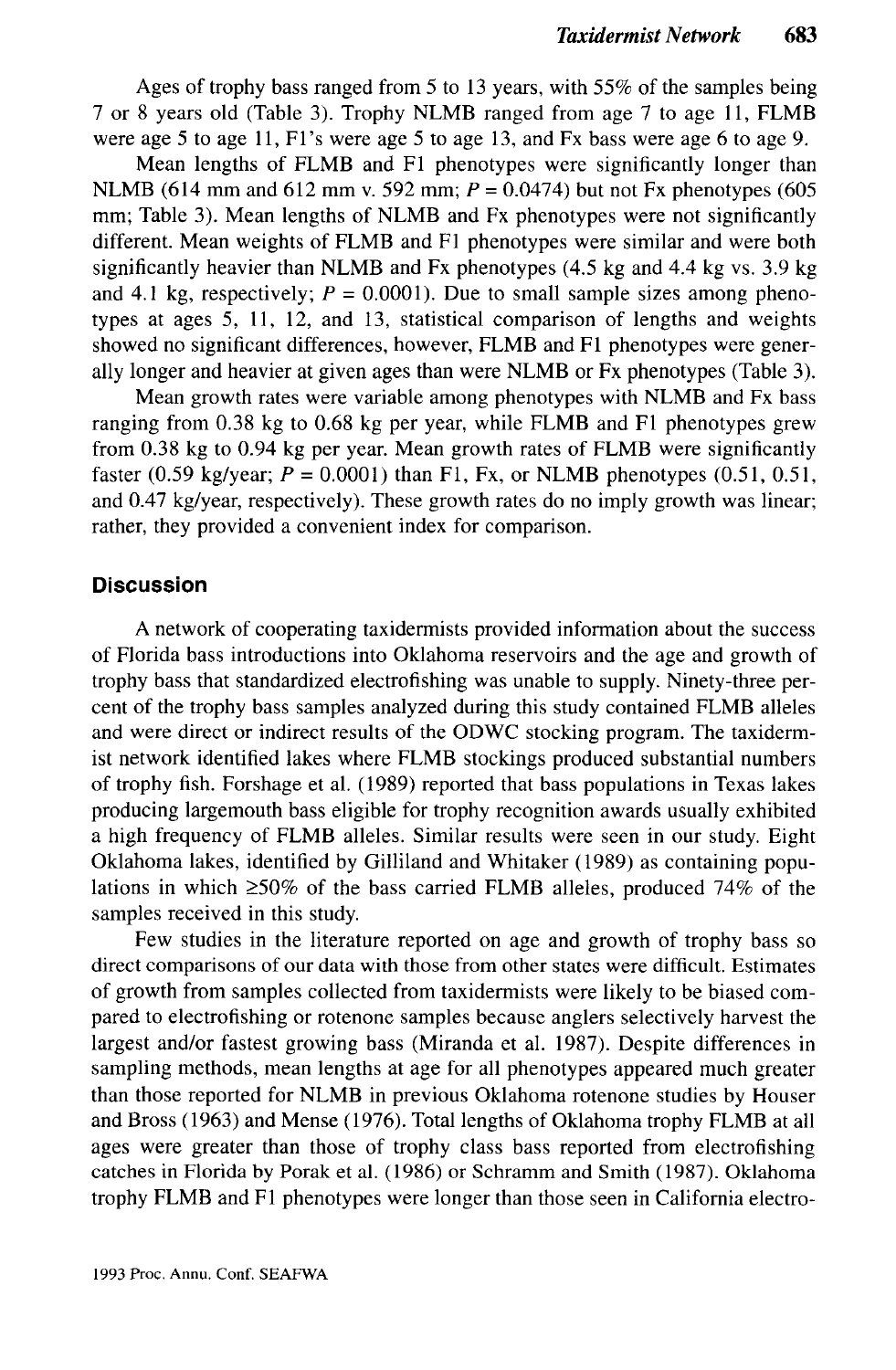fishing samples through age 8 and similar from age 9 through age 11 (Bottroff and Lembeck 1978).

Most of the trophy FLMB seen in this study were relatively young (age 5 to age 9). This indicated that if other individuals maintained similar growth rates and lived to ages seen among fish sampled in this study (up to age 13), bass exceeding the current state record (6.64 kg) could be produced.

Three special situations were identified during this study that will help shape ODWC FLMB stocking and management plans. The city of Duncan, Oklahoma, conducted an active FLMB stocking program in their 4 municipal water supply reservoirs until 1985. Dripping Springs Lake was impounded and stocked with FLMB and Fl phenotypes in 1976 and gained a reputation as a trophy bass lake (Wright and Wigtil 1980). These lakes were regarded as Oklahoma's premier trophy bass lakes throughout the 1980s. The numbers of trophy bass being caught from these lakes declined noticeably in the 1990s, 8 to 10 years after stockings were discontinued despite special length limit regulations. This suggested that a continuous stocking program was needed to maintain trophy bass production.

Stocking FLMB in newly impounded reservoirs proved to be a successful management practice in the production of trophy bass. Sardis Reservoir was stocked for 3 years with FLMB following impoundment in 1983. By 1990, bass  $>4.5$  kg were being caught regularly and age-6 FLMB >5.5 kg were documented during this study. Analysis of liver and scale samples obtained from taxidermists revealed that 78% of these trophies were FLMB from the 1983, 1984, or 1985 year classes (Table 1). Skiatook and McGee Creek reservoirs, impounded and stocked with FLMB in 1985 and 1986, respectively, each produced trophy bass in <6 years, of which 88% were FLMB, Fl, or Fx phenotypes.

Konowa Reservoir, a power-plant cooling-water reservoir with a high frequency of FLMB alleles in the population, has also gained a reputation as a trophy bass lake (Gilliland and Whitaker 1989). However, despite reports of numerous catches of bass  $>3.6$  kg, few  $>4.5$  kg were documented by the ARP, in local newspapers, or by bait shop operators. Only 6 samples from Konawa were submitted through taxidermists since 1990 (all FLMB phenotypes). Konowa currently is regulated with a 6 largemouth bass per day creel limit and no size restrictions. High fishing pressure and low numbers of bass >4.5 kg indicated the need for a special regulation (406 mm to 559 mm slot length limit, 1 fish >559 mm creel limit) to help the lake realize its trophy producing potential.

The Angler Recognition Program and taxidermist network worked well together to help track trophy catches. Some bass that were recorded by the ARP were not received via the taxidermist network. Conversely some trophy samples from taxidermists were not submitted for the awards program. When records from both programs were compared, several new taxidermists were enlisted, useful samples procured, and anglers that might not have otherwise received awards had their catch recognized. Public relations with the ODWC were enhanced because cooperating anglers and taxidermists felt that they were contributing to research that would benefit the resource.